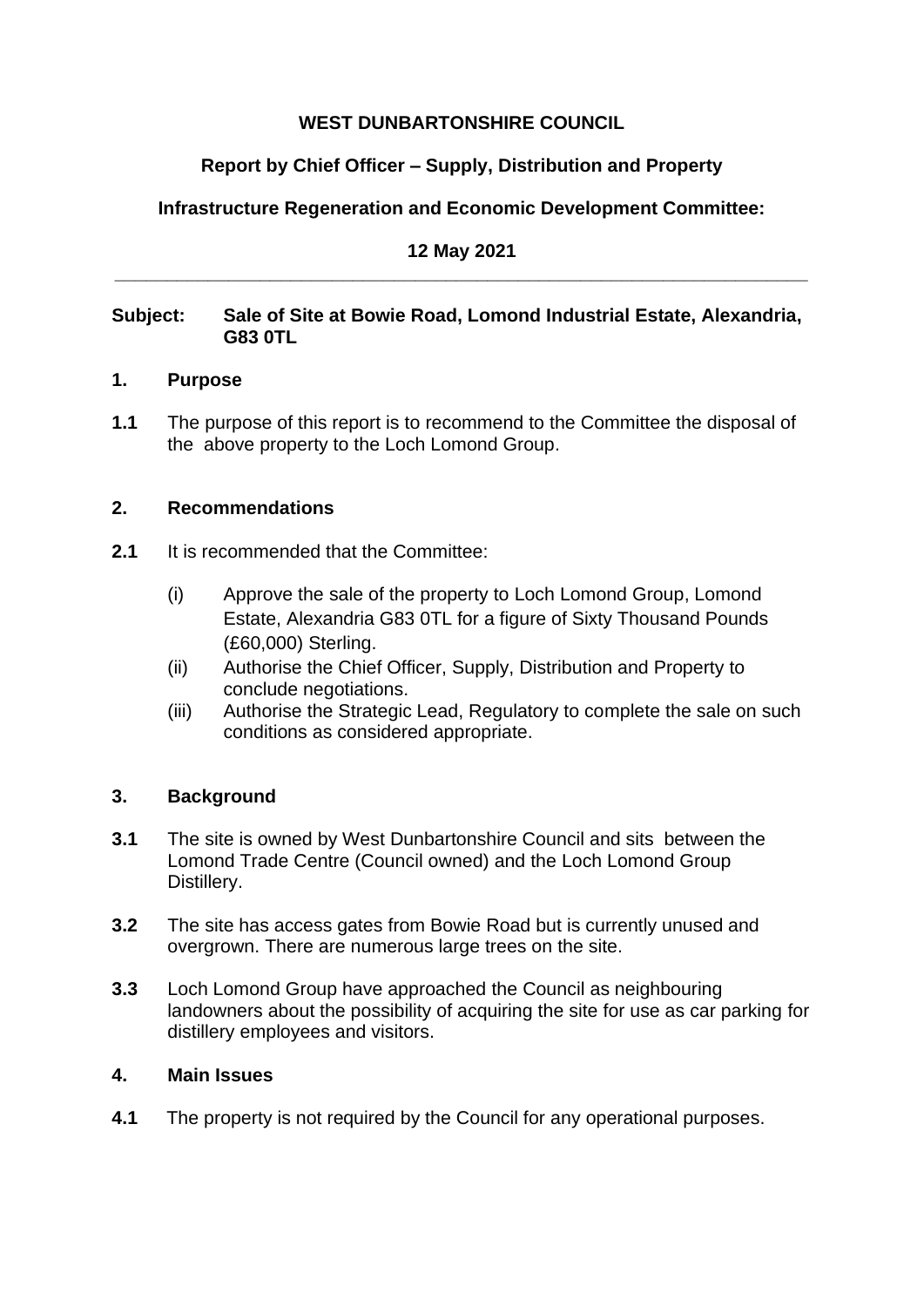- **4.2** The proposed disposal would help a local business to continue to operate and expand with the resultant benefits for local employment and economic activity.
- **4.3** The expansion of car parking will allow the Loch Lomond Group to open a modest visitor centre which will showcase the Distillery and attract additional tourists to the area.
- **4.4.** There have been sporadic issues in the past with fly-tipping and unauthorised use of the site by travellers. The sale of the site to Loch Lomond Group should resolve these issues.

## **5. People Implications**

**5.1** There are no significant people implications other than the resources required by the Asset Management and Legal Services to conclude the proposed transfer.

#### **6. Financial and Procurement Implications**

- **6.1** The Council will benefit from a capital receipt of £60,000.
- **6.2** The Council will no longer have to incur resources in dealing with anti-social activities on the site.
- **6.3** There are no procurement implications arising from this report.

#### **7. Risk Analysis**

**7.1** There is a risk that the Purchaser does not complete the deal in which case the status quo is maintained.

#### **8. Environmental Sustainability**

**8.1** The intended use of the property is in line with the current designation of the area as commercial/ industrial and as such there are no negative environmental considerations associated with the proposal.

#### **9. Equalities Impact Assessment (EIA)**

**9.1** An Equality Impact Assessment is not applicable.

#### **10. Strategic Assessment**

**10.1** By agreeing to this proposal the Council will benefit in terms of receiving a capital receipt and that can be used to further strategic objectives.